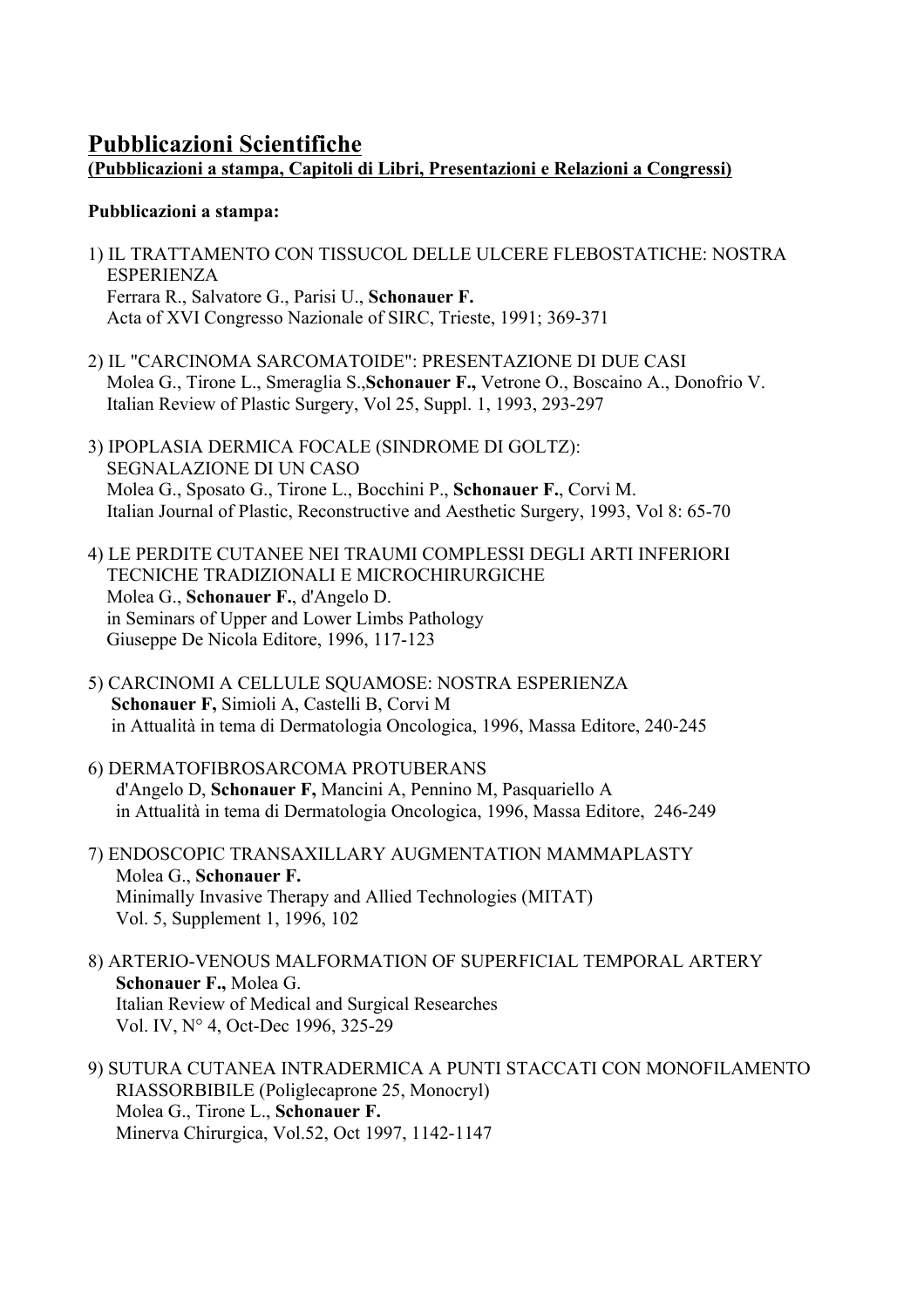- 10) HEAD AND NECK MELANOMA: SURGICAL TREATMENT BY GAMMA PROBE-GUIDED SENTINEL LYMPH NODE BIOPSY  **Schonauer F.,** Corvi M., Mainenti P.P., Ricciardelli L., Soricelli A. and Molea G. Gastroenterology International,Vol 10, Suppl. 3, 1997, 837-838
- 11) THE RADIAL FOREARM FLAP IN SOFT TISSUE DEFECTS OF THE LOWER LIMB  **Schonauer F.,** d'Angelo D., Tirone L. and Molea G. Gastroenterology International,Vol 10, Suppl. 3, 1997, 839-840
- 12) VASCULARISED NERVE GRAFTS: EXPERIMENTAL EXPERIENCE Donzelli R., Rubano R., **Schonauer F.** Gastroenterology International,Vol 10, Suppl. 3, 1997, 1132-1133
- 13) CARCINOMA BASOCELLULARE DEDIFFERENZIATO: STUDIO MULTICENTRICO Molea G., **Schonauer F.,** La Rusca I., Giudice G., Maiorano E., Staibano S., Errico M.E., Cardone P. and De Rosa G. Italian Review of Plastic Surgery, 1997, 29: 185-190
- 14) INFORMATIZZAZIONE DELLE SALE OPERATORIE IN CHIRURGIA PLASTICA: ESPERIENZA AL QUEEN VICTORIA HOSPITAL  **Schonauer F**, Pereira J, Orchard J, Donati V, Molea G, Belcher H Italian Review of Plastic Surgery, 1998, 30: 289-292
- 15) ANTHROPOMETRY AND ENDOSCOPIC CARPAL TUNNEL RELEASE  **Schonauer F**, Belcher H.J.C.R. Journal of Hand Surgery (British and European Volume) 1999, 24B: 6-8
- 16) PROGRESSIVE SKIN EXTENSION: CLINICAL AND HISTOLOGICAL EVALUATION OF A MODIFIED PROCEDURE Molea G, **Schonauer F,** Blasi F British Journal of Plastic Surgery 1999, 52: 205-208
- 17) FILLET OF FINGER FLAP FOR HAND RESURFACING AFTER TUMOUR EXCISION.  **Schonauer F**, Schaden D, Teo TC European Journal of Surgical Oncology, 1999; 25: 424-426
- 18) A SIMPLE TECHNIQUE FOR APPLYING LOCAL SPLINTAGE TO THE FINGERS Pereira J., **Schonauer F**, Belcher H. Journal of Hand Surgery (British and European Volume) 1999, 24B:4-6
- 19) NECROTIZING STREPTOCOCCAL INFECTION OF THE PENIS Pereira J, **Schonauer F**, Gilbert PM British Journal of Urology International 2000, 85(7): 972

### 20) COMPARATIVE STUDY ON BIOCOMPATIBILITY AND ABSORPTION TIMES OF 3 RESORBABLE MONOFILAMENT SUTURE MATERIALS (POLYDIOXANONE,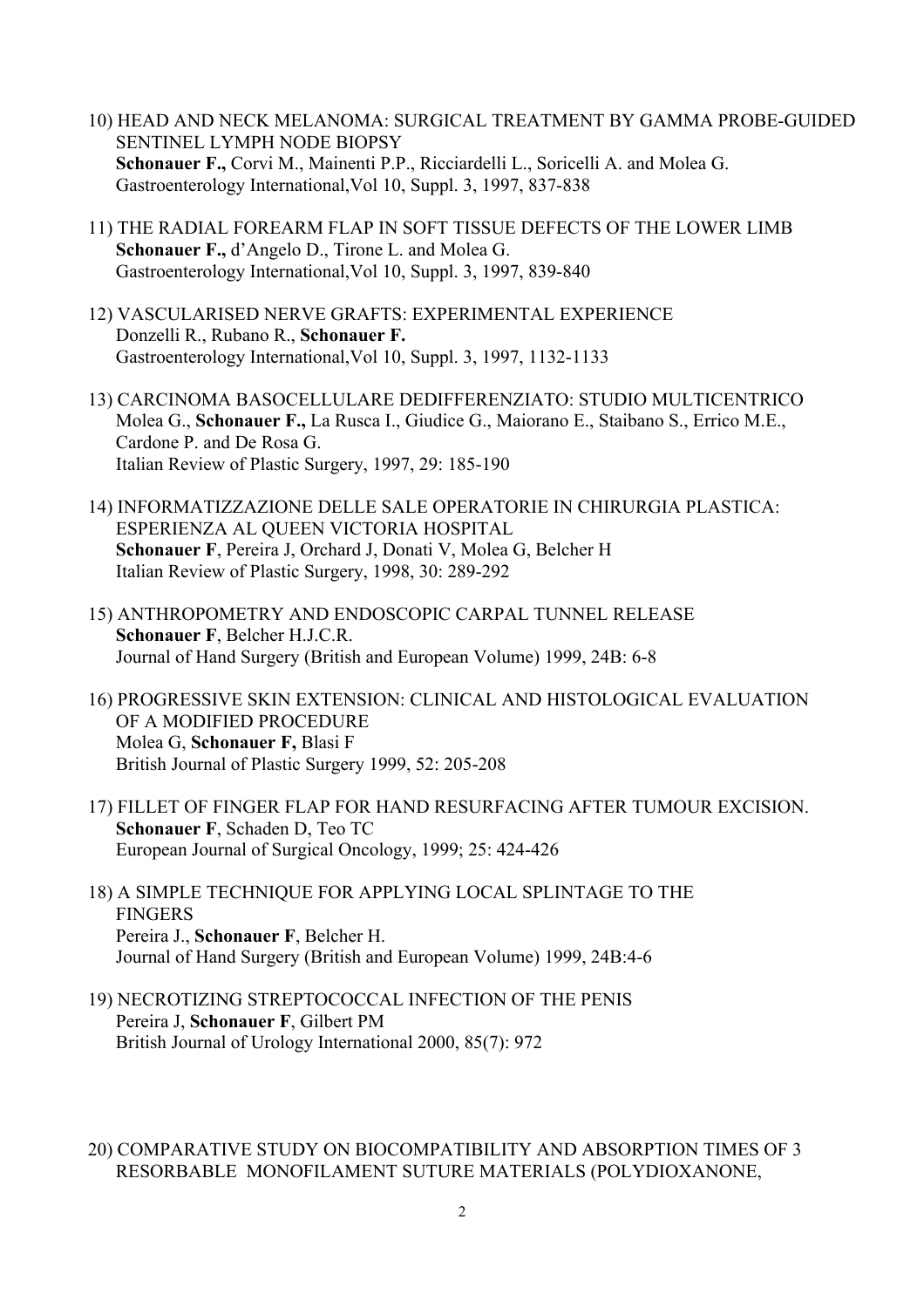POLIGLECAPRONE 25, GLYCOMER 631) Molea G., **Schonauer F**., Bifulco G., D'Angelo D. British Journal of Plastic Surgery, 2000; 53: 137-141

- 21) ENDOSCOPIC CARPAL TUNNEL RELEASE IN SELECTED RHEUMATOID PATIENTS Belcher HJCR, Varma S, **Schonauer F** Journal of Hand Surgery (British and European Volume) 2000, 25B:451-452
- 22) USE OF THE POSTERIOR INTEROSSEOUS ARTERY FLAP FOR HAND RECONSTRUCTION  **Schonauer F,** Pereira J, Blair J, Pickford M, Molea G Hepato-Gastroenterology 2000, 47, Supplement 1, CXVII, 3
- 23) LOWER LEG INJURIES: SOFT TISSUE MANAGEMENT AND RECONSTRUCTIVE OPTIONS  **Schonauer F** Hepato-Gastroenterology 2000, 47, Supplement 1, CXVII, 4
- 24) A SIMPLE WAY TO EXCISE SUBCUTANEOUS LIPOMAS Pereira J, **Schonauer F** British Journal of Plastic Surgery 2001, 54:25-27
- 25) FOURNIER'S GANGRENE: SKIN GRAFTING AND NEGATIVE PRESSURE DRESSING **Schonauer F**, Grimaldi S, Pereira JA , Molea G, Barone G British Journal of Urology International 2001, 88:124
- 26) INTRODUCTION OF A HAND TRAUMA DAY SURGERY OPERATING LIST **Schonauer F**, Garner JP, Pereira JA , Pickford MA Ambul. Surg. 2001 Jul; 9:99-102.
- 27) USE OF INDERMIL TISSUE ADHESIVE FOR CLOSURE OF SUPERFICIAL SKIN LACERATIONS IN CHILDREN **Schonauer F,** Pereira J, Harris J, Cullen K Minerva Chir 2001 Aug; 56: 427-9
- 28) SENTINEL NODE BIOPSY IN A PREVIOUSLY IRRADIATED CARCINOMA CUNICULATUM OF THE FOOT  **Schonauer F**, Ciccarelli F, La Rusca I, Barone G, Molea G Rivista Italiana di Chirurgia Plastica (Clin Exp Plastic Surgery), 2001; 33:109-111
- 29) REDEFINITION OF THE HELICAL RIM IN CAULIFLOWER EAR SURGERY **Schonauer F,** La Rusca I, Pereira J, Molea G British Journal of Plastic Surgery 2002, 55: 66-68
- 30) TECHNIQUES FOR PHALLOPLASTY **Schonauer F**, Palma T, Fera G, Molea G Int Journ Clin Invest 2002; 10:11-14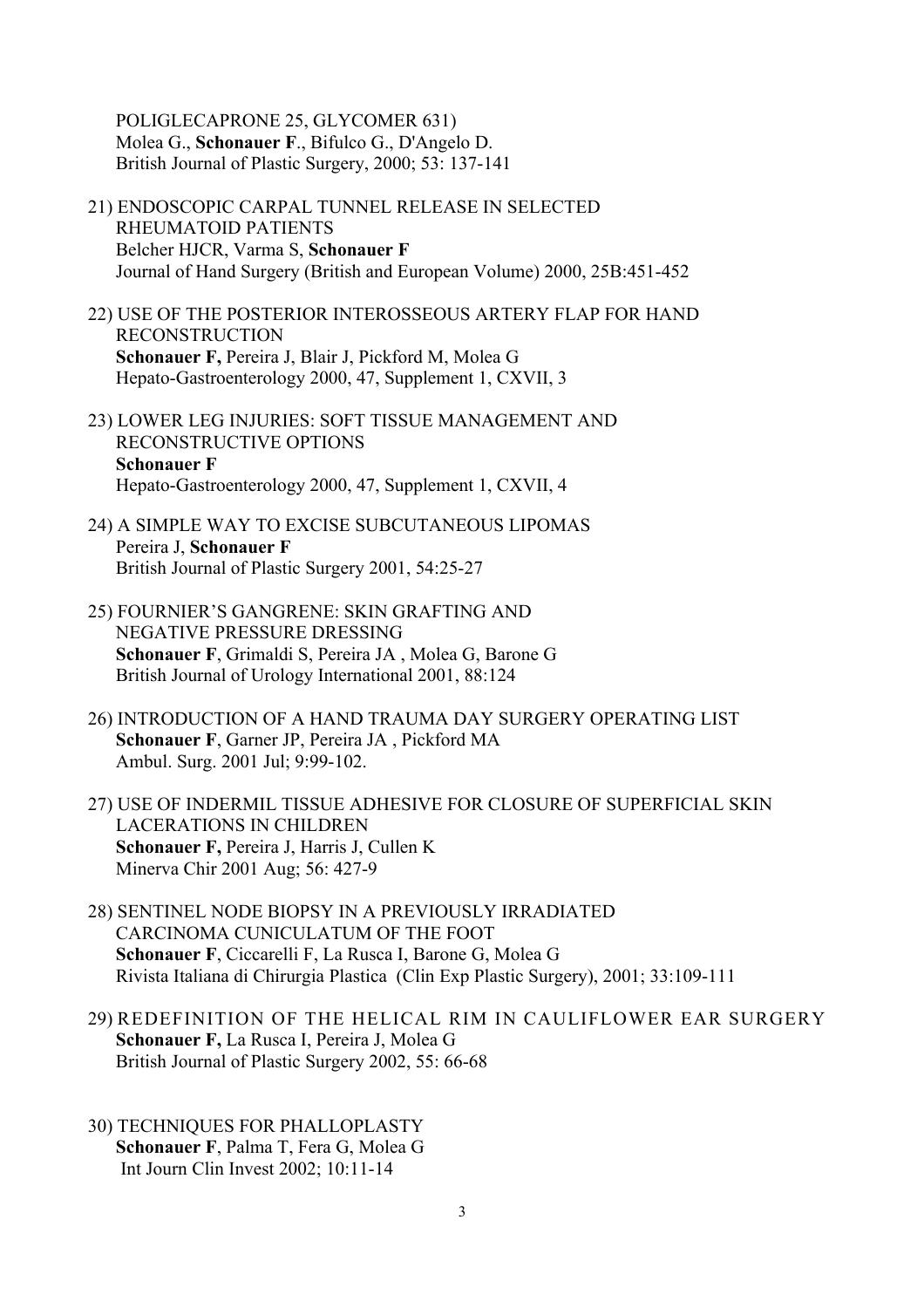- 31)LABORATORY MODEL OF A MICROVASCULAR FREE FLAP IN THE RAT: THE EPIGASTRIC FLAP **Schonauer F**, La Rusca I, Gonzales Y Reyero E, Romagnuolo M, Molea G Minerva Chir. 2002 Aug; 57: 537-41
- 32) ENDOSCOPIC RELEASE OF INTRAORAL SYNECHIAE IN POPLITEAL PTERYGIUM SYNDROME **Schonauer F**, La Rusca I, Sordino D, Settimi A, Molea G Ann Plast Surg 2002; 49:550-552
- 33) SPLINTAGE FOR CORRECTION OF CONGENITAL EAR DEFORMITIES  **Schonauer F**, Fera G, La Rusca I, Molea G European Journal of Plastic Surgery 2003; 26: 290-293
- 34) ENDOSCOPIC CARPAL TUNNEL RELEASE: PRACTICE IN EVOLUTION  **Schonauer F**, Varma S and Belcher HJCR Scand J Plast Reconstr Surg Hand Surg. 2003; 37: 360-364
- 35) THREE CASES OF SUCCESSFUL MICROVASCULAR EAR REPLANTATION AFTER BITE AVULSION INJURY  **Schonauer F**, Blair JW, Moloney DM, Teo TC and Pickford MA Scand J Plast Reconstr Surg Hand Surg. 2004;38(3):177-82.
- 36)CORRECTION OF CONGENITAL TRIPLE LOBE TYPE AURICULAR CLEFT **Schonauer F,** La Rusca I, Molea G British Journal of Plastic Surgery 2004; 57: 794-796
- 37) HOMOLATERAL DIGITAL ARTERY NERVE GRAFT **Schonauer F,** La Rusca I, Molea G accepted for publication by Plastic and Reconstructive Surgery , PRS@Plasticsurgery.org as Point of View article

### **Capitoli di libri:**

**Fabrizio Schonauer,** Guido Molea**:** SPLINTING FOR CORRECTION OF THE NEWBORN EAR**,** in *Aesthetische chirurgie* by G Lemperle, 2004 edition.

**Fabrizio Schonauer,** Ivan La Rusca**:** FIMOSI E PARAFIMOSI, in *Echirurgiaplastica* (**www.echirurgiaplastica.com**), by F Santanelli, 2005 edition.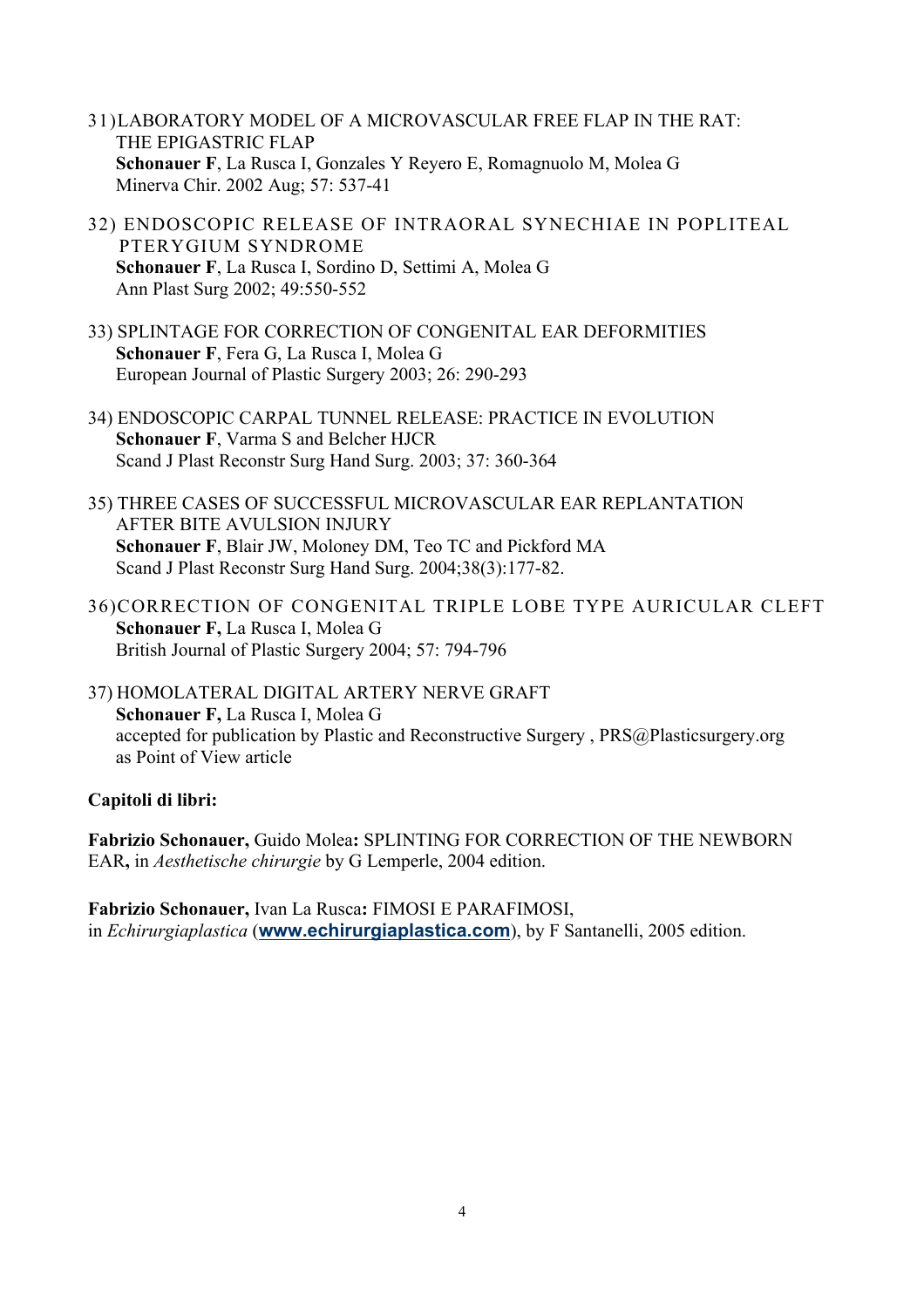#### **Presentazioni e Relazioni a Congressi:**

1) PICCOLI EPITELIOMI BASOCELLULARI DEL VOLTO: TECNICHE RICOSTRUTTIVE (POSTER) Capone G., **Schonauer F.**  III Biennale internazionale del mare: Meeting "Mare e Salute" Convegno "Il cancro della cute e la radiazione solare" Naples, 29 June -3 July 1992

2) SU DI UN CASO DI CARCINOMA SPINOCELLULARE Tirone L., Smeraglia S., Vetrone O., **Schonauer F.**, Capone G. Atti del 41° Congresso Nazionale della Società Italiana di Chirurgia Plastica Ricostruttiva ed Estetica, pag. 108 Genova, 6-9 December 1992

3) DISRAFIA MENTO-STERNALE: SEGNALAZIONE DI UN CASO E REVISIONE DELLA LETTERATURA  **Schonauer F.**

 Atti del Congresso invernale della S.I.C.P.R.E. "Problematiche in Chirurgia Plastica: case reports", pag. 13 Madonna di Campiglio, 21-28 March 1993

4) SU DI UN CASO DI CIRCONCISIONE FEMMINILE Sposato G., **Schonauer F.**, Molea G. Atti del Congresso invernale della S.I.C.P.R.E. "Problematiche in Chirurgia Plastica: case reports", pagg. 78-79 Selva di Val Gardena, 5-12 February 1994

5) SU DI UN SINGOLARE CASO DI RICOSTRUZIONE DEL NASO (POSTER) d'Angelo D., **Schonauer F.**, Corvi M. Atti 43° Congresso Nazionale della Società Italiana di Chirurgia Plastica Ricostruttiva ed Estetica Ancona, 28 September - 1 October 1994

6) LA PIANTA DEL PIEDE RICOSTRUITA VIENE MAI UTILIZZATA? (POSTER)  **Schonauer F.**, Corvi M., Lombardi B., Scotti A.M. Atti 43° Congresso Nazionale della Società Italiana di Chirurgia Plastica Ricostruttiva ed Estetica Ancona, 28 September - 1 October 1994

7) INNESTI DI DERMA NEL TRATTAMENTO DELL' INDURATIO PENIS PLASTICA Molea G., **Schonauer F.**, Mancini A. Abstract book del XIV Congresso Nazionale ACOI (Associazione Chirurghi Ospedalieri Italiani), pag. 381 Sorrento, May 24-27, 1995.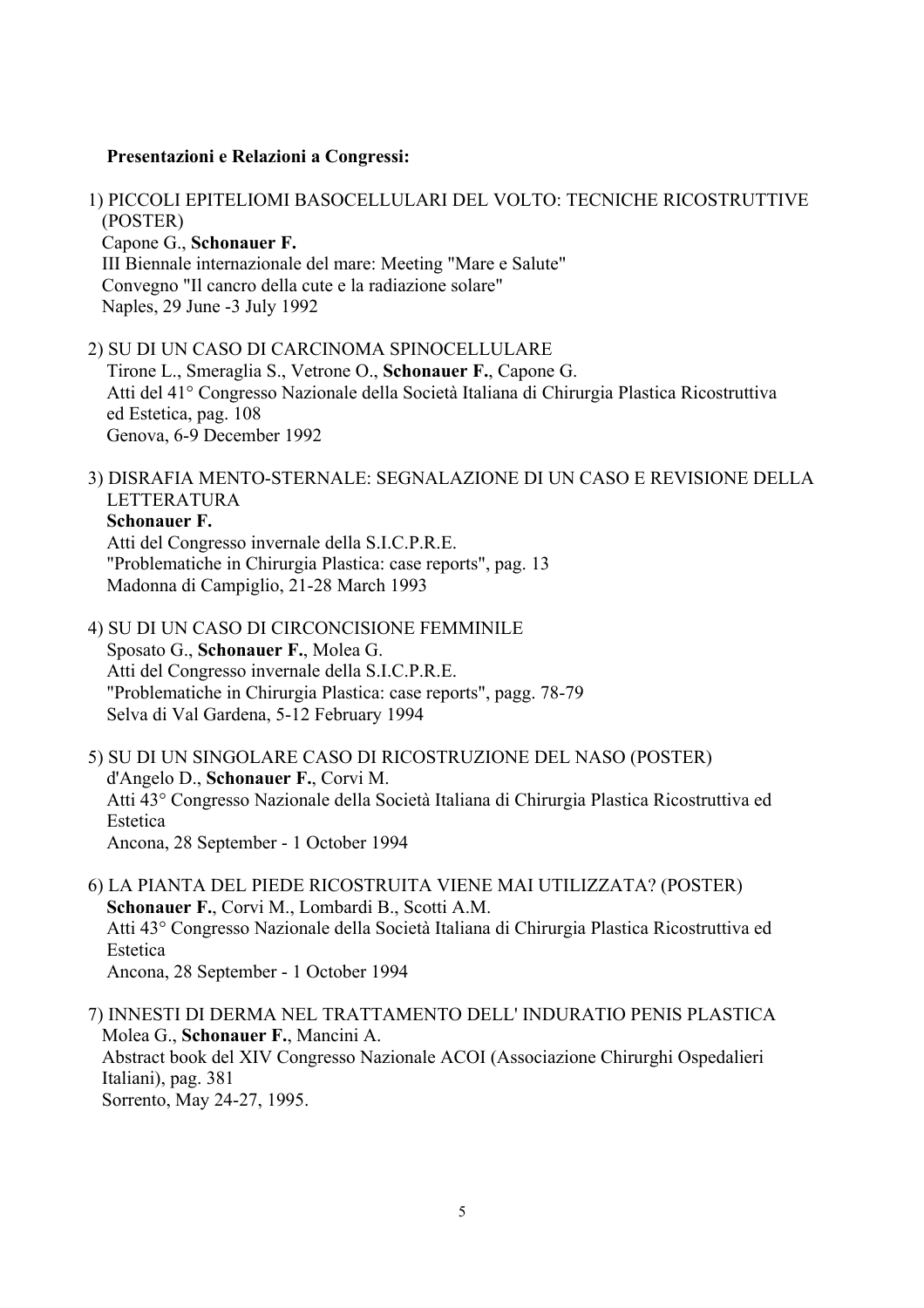- 8) CORREZIONE DELL' IPOSPADIA CON LEMBO PREPUZIALE VERTICALE A PEDUNCOLO SOTTOCUTANEO Molea G., **Schonauer F.,** Castelli B. Abstract book del XIV Congresso Nazionale ACOI (Associazione Chirurghi Ospedalieri Italiani), pag. 382 Sorrento, May 24-27, 1995.
- 9) L' USO DELLA COLLA DI FIBRINA IN MICRONEUROCHIRURGIA SPERIMENTALE Donzelli R., Benvenuti D., Saini M., **Schonauer F.,** Paternostro D. Abstract book del XIV Congresso Nazionale ACOI (Associazione Chirurghi Ospedalieri Italiani), pag. 139 Sorrento, May 24-27, 1995.
- 10) ESTENSIONE CUTANEA PROGRESSIVA: AFFINAMENTO DELLA TECNICA E STUDIO CLINICO-ISTOLOGICO Molea G., Blasi F., **Schonauer F.**, Sposato G. Atti del 44° Congresso Nazionale della Società Italiana di Chirurgia Plastica Ricostruttiva ed Estetica Bologna, October 31<sup>st</sup> - November 3<sup>rd</sup>, 1995
- 11) TRATTAMENTO DEL MELANOMA MALIGNO ALLO STADIO CLINICO I RUOLO DELLA STADIAZIONE INTRAOPERATORIA CON LINFONODO SENTINELLA Molea G., **Schonauer F.**, Mancini A., Corvi M., Nunziata A. Atti del 44° Congresso Nazionale della Società Italiana di Chirurgia Plastica Ricostruttiva ed Estetica Bologna, October 31<sup>st</sup> - November 3<sup>rd</sup> , 1995
- 12) IL RUOLO DELLE MICROPROTESI IN PTFE E DELLA COLLA DI FIBRINA NELLA RICOSTRUZIONE MICROCHIRURGICA DEI VASI: STUDIO SPERIMENTALE (VIDEO) Donzelli R., Schonauer C., Benvenuti D., Fusco M., Rubano A., **Schonauer F.** Convegno Internazionale della Società Italiana di Chirurgia Ambulatoriale e Day Surgery Naples, 23-25 November 1995. Volume degli abstract, pag. 23
- 13) TRATTAMENTO DEI MELANOMI MALIGNI DEL TRONCO E DEGLI ARTI CON MAPPAGGIO LINFATICO INTRAOPERATORIO (POSTER) Molea G., **Schonauer F.**, Lombardi B., Nunziata A. Giornate Scientifiche della Facoltà di Medicina e Chirurgia e della Facoltà di Farmacia Naples, 9-11 May 1996. Abstracts Book, pag. 233
- 14) DERMATOFIBROSARCOMA PROTUBERANS (POSTER)  **Schonauer F.,** Mancini A., Pennino M., Pasquariello A., Serio S. V Biennale Internazionale del Mare: Mare - Medicina Convegno "Esposizione solare, Fotoprotezione e Tumori Cutanei" Naples, 3-5 October 1996. Abstracts Book, pag. 77-78

15) EPITELIOMI SPINOCELLULARI: NOSTRA ESPERIENZA (POSTER)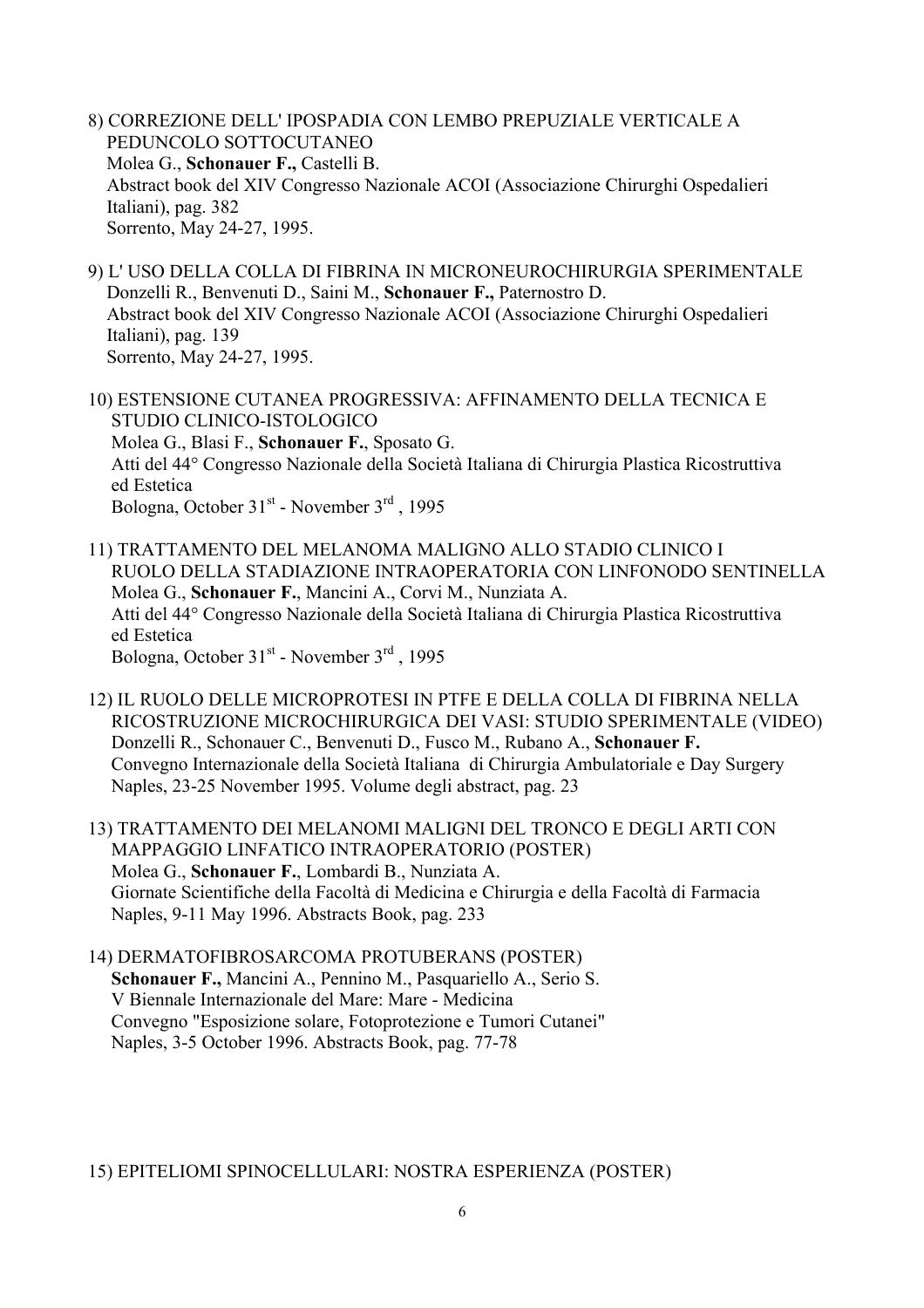**Schonauer F.,** Simioli A., Castelli B., Corvi M., Blasi F. V Biennale Internazionale del Mare: Mare - Medicina Convegno "Esposizione solare, Fotoprotezione e Tumori Cutanei" Naples, 3-5 October 1996. Abstracts Book, pag. 79

16) CHIRURGIA PLASTICA ENDOSCOPICA: MASTOPLASTICA ADDITIVA PER VIA TRANSASCELLARE (VIDEO) G. Molea, **F. Schonauer**, D. d'Angelo Nuove Frontiere in Medicina e Chirurgia Caserta, 18 January 1997

17) TRATTAMENTO DEI MELANOMI MALIGNI DELL'ESTREMO CEFALICO CON TECNICA DEL LINFONODO SENTINELLA GAMMA-PROBE ASSISTITA (RELAZIONE SELEZIONATA) **Schonauer F.**, Corvi M., Mainenti P.P., Ricciardelli L., Soricelli A. e Molea G. X Congresso Nazionale della Società Polispecialistica dei Giovani Chirurghi Capri, 17-19 April, 1997

- 18) INNESTI NERVOSI VASCOLARIZZATI: ESPERIENZA SPERIMENTALE Rubano R., Barbato R., **Schonauer F.**, D'Acunzi G. e Donzelli R. X Congresso Nazionale della Società Polispecialistica dei Giovani Chirurghi Capri, 17-19 April, 1997
- 19) TRAM FLAP FOR BREAST RECONSTRUCTION: LOCAL EXPERIENCE d'Angelo D., **Schonauer F.** e Molea G. International symposium: Breast reconstruction with autologous tissue. State of the art. Verona, 9-10 May 1997. Abstracts Book, pag. 32-33
- 20) NIPPLE-AREOLA RECONSTRUCTION FOLLOWING MASTECTOMY **Schonauer F.**, d'Angelo D., Corvi M. e Molea G. International symposium: Breast reconstruction with autologous tissue. State of the art. Verona, 9-10 May 1997. Abstracts Book, pag. 76-77
- 21) POSIZIONAMENTO DI ESPANSORI PER VIA ENDOSCOPICA (POSTER)  **Schonauer F.,** Lombardi B., Scotti A.M., Mancini A. Giornate Scientifiche delle Facoltà di Medicina e Chirurgia, Farmacia e Medicina Veterinaria Naples, 19-21 June 1997. Abstracts Book, pag. 252
- 22) RICOSTRUZIONE AREOLA-CAPEZZOLO (POSTER)  **Schonauer F.**, d'Angelo D., Corvi M. Giornate Scientifiche delle Facoltà di Medicina e Chirurgia, Farmacia e Medicina Veterinaria Naples, 19-21 June 1997. Abstracts Book, pag. 251

### 23) DECOMPRESSIONE DEL TUNNEL CARPALE PER VIA ENDOSCOPICA: STUDIO ANTROPOMETRICO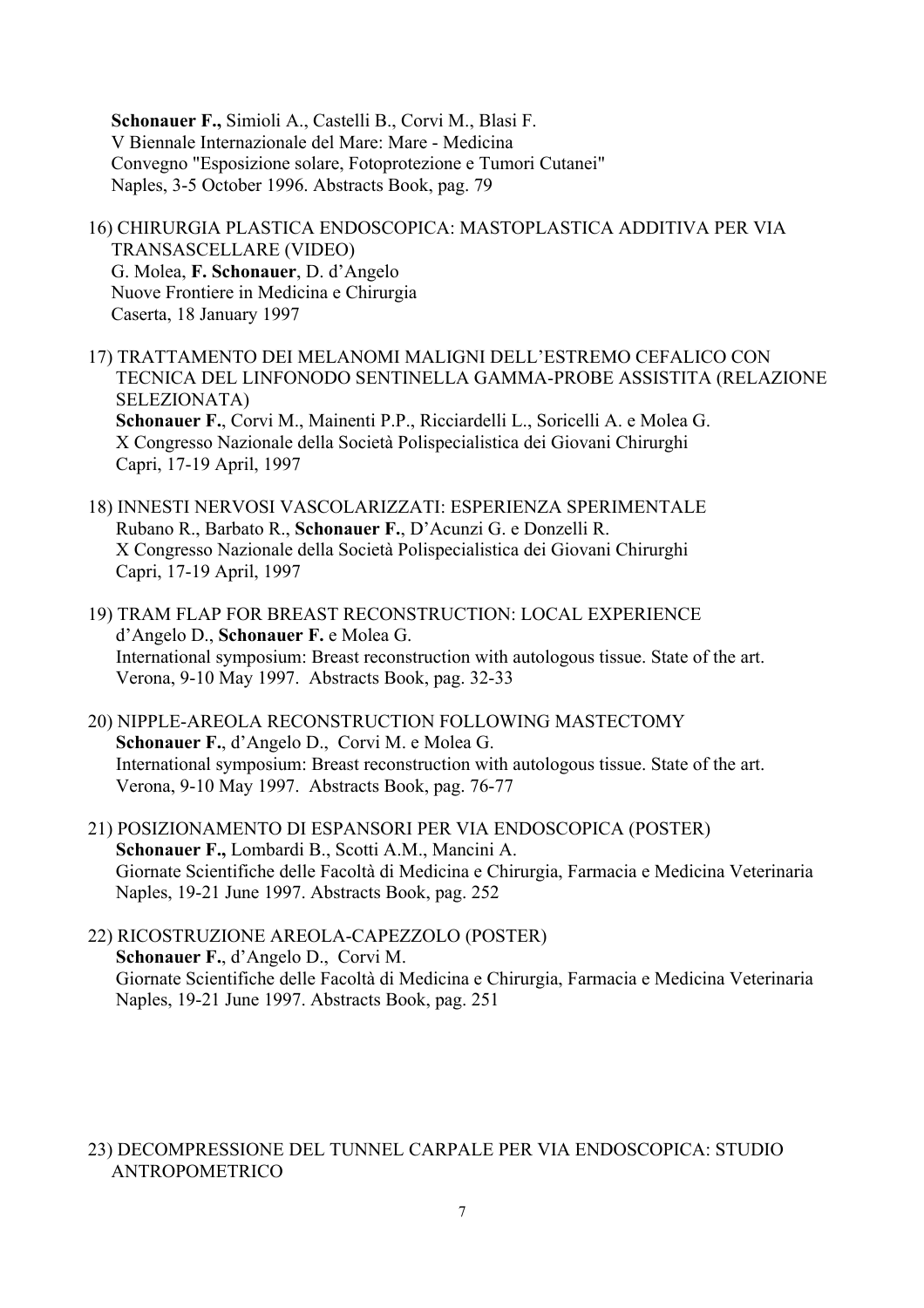**Schonauer F.**, Belcher H.J.C.R. 46° Congresso Nazionale della Società Italiana di Chirurgia Plastica Ricostruttiva ed Estetica Venice, 30 September - 3 October 1997 Abstract Book, pag. 201-202

- 24) TRATTAMENTO DEL MELANOMA MALIGNO: LINFONODO SENTINELLA GAMMA- PROBE ASSISTITO Molea G., d'Angelo D., **Schonauer F.**, Nunziata C.A. 46° Congresso Nazionale della Società Italiana di Chirurgia Plastica Ricostruttiva ed Estetica, Venice, 30 September - 3 October 1997 Abstract Book, pag. 51-52
- 25) ANTHROPOMETRY AND ENDOSCOPIC CARPAL TUNNEL RELEASE  **Schonauer F.**, Belcher H.J.C.R. British Society for Surgery of the Hand (BSSH), Autumn Meeting Derby, U.K., 30-31 October 1997 Abstract book , pag. 9
- 26) SENTINEL LYMPH NODE BIOPSY FOR MALIGNANT MELANOMA: A RELIABLE COMPROMISE Molea G., **Schonauer F.**, Nunziata C.A., d'Angelo D. British Association of Plastic Surgeons (BAPS), Winter Meeting London, U.K., 3-5 December 1997 Abstract book , pag. 25
- 27) FREE BIPEDICLED DIEP FLAP FOR BREAST RECONSTRUCTION  **Schonauer F**, Irwin MS and Boorman JG The Royal Society of Medicine, Section of Plastic Surgery: Case presentations London, U.K., 9 December 1997
- 28) RECONSTRUCTION OF THE DORSUM OF THE HAND AFTER EXCISION OF A MASSIVE SCC Slade D, **Schonauer F**, TC Teo The Royal Society of Medicine, Section of Plastic Surgery: Case presentations London, U.K., 12 May 1998
- 29) SENTINEL LYMPH NODE BIOPSY FOR MALIGNANT MELANOMA Molea G., **Schonauer F.**, Nunziata C.A., d'Angelo D. VI Congress of Italian and American Surgeons, Taormina, 19-20 June 1998, Abstract Book pag. 57
- 30) CLINICAL APPLICATIONS OF NEGATIVE PRESSURE DRESSINGS **Schonauer F,** Pereira JA, Smith RW 47° Congresso Nazionale della Società Italiana di Chirurgia Plastica Ricostruttiva ed Estetica, Palermo, 23-26 Sept 1998, Abstract Book, pag. 291-292
- 31) AURICULAR PRESSURE RELIEVING DEVICE FOR THE TREATMENT OF CHONDRODERMATITIS NODULARIS HELICIS Pereira JA, **Schonauer F,** Allen DL, Arnstein PM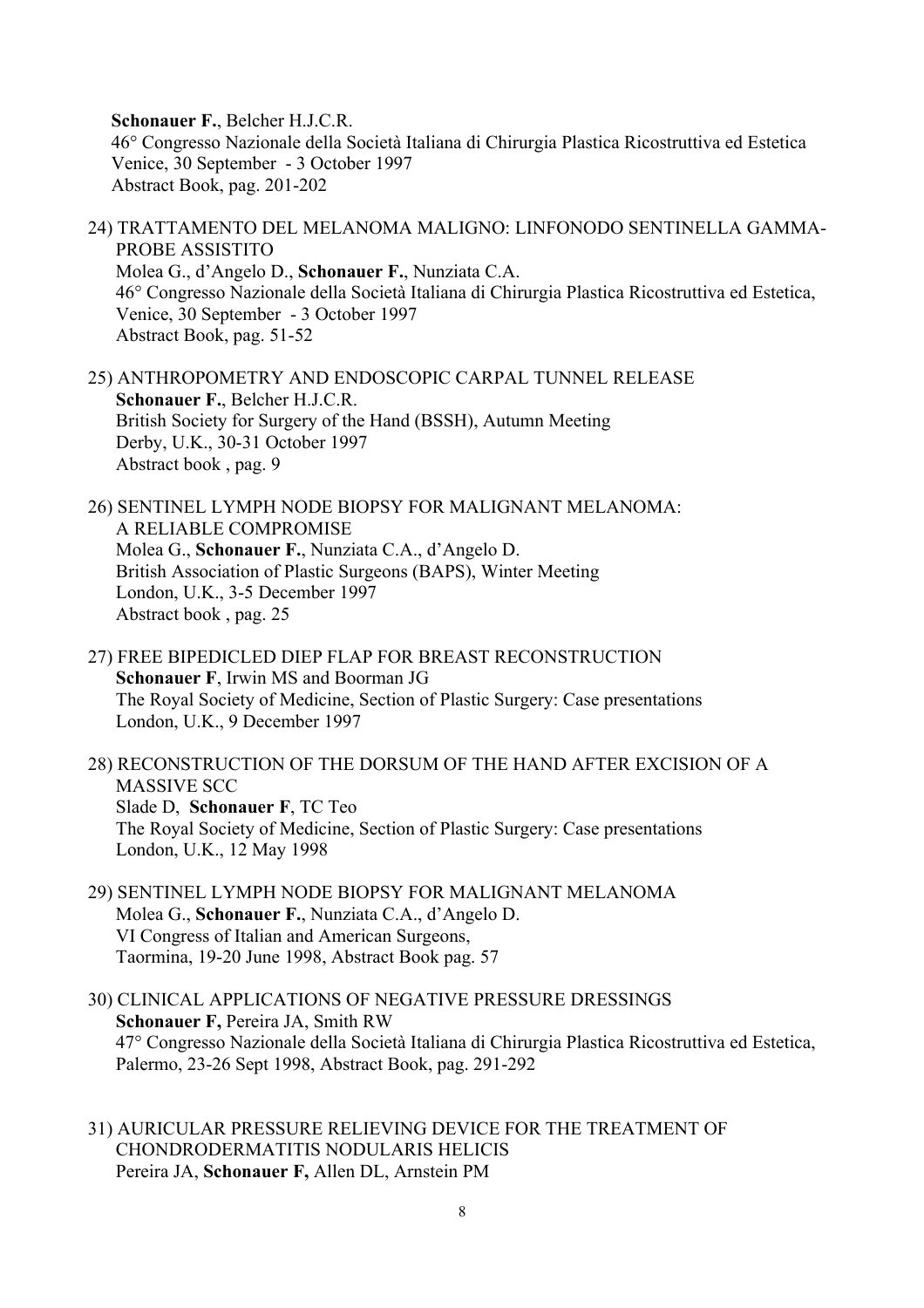47° Congresso Nazionale della Società Italiana di Chirurgia Plastica Ricostruttiva ed Estetica, Palermo, 23-26 Sept 1998, Abstract Book, pag. 292-293

- 32) OPERATING THEATRE COMPUTERIZED INFORMATION SYSTEM IN PLASTIC SURGERY: AN EXPERIENCE AT THE QUEEN VICTORIA HOSPITAL Lasagna G, **Schonauer F,** Pereira JA, Orchard J, Belcher H. Simposio Internazionale su Informatica, Telematica e Cibernetica in Chirurgia Capri, 28-30 Sept 1998
- 33) PATTERNS OF EMERGENCY REFERRALS TO A REGIONAL PLASTIC SURGICAL UNIT (Poster) **Schonauer F,** Hazari A, Anderson K, Pereira JA, Belcher H 2nd Trauma Care Conference Bournemouth, U.K.,7-9 June 1999
- 34) DAY SURGERY HAND TRAUMA: PRELIMINARY EXPERIENCE AT THE QUEEN VICTORIA HOSPITAL Garner J, **Schonauer F,** Pereira JA, Pickford MA 2nd Trauma Care Conference Bournemouth, U.K.,7-9 June 1999
- 35) MICROSURGICAL EAR REPLANTATION: PRESENTATION OF TWO CASES **Schonauer F,** Teo TC, Pickford MA 48° Congresso Nazionale della Società Italiana di Chirurgia Plastica Ricostruttiva ed Estetica, Gubbio, 25-30 Sept 1999, Abstract Book, pag. 174
- 36) OUTCOME OF MICROSURGICAL BREAST RECONSTRUCTION Whitworth I, **Schonauer F,** Helme D, Arnstein P, Smith R, Boorman J 48° Congresso Nazionale della Società Italiana di Chirurgia Plastica Ricostruttiva ed Estetica, Gubbio, 25-30 Sept 1999, Abstract Book, pag. 469-470
- 37) UNUSUAL MODIFICATIONS OF FREE TISSUE TRANSFER IN RECONSTRUCTION OF LOWER LIMB WOUNDS Pereira JA, **Schonauer F,** Teo TC, Arnstein P, Smith R 48° Congresso Nazionale della Società Italiana di Chirurgia Plastica Ricostruttiva ed Estetica, Gubbio, 25-30 Sept 1999, Abstract Book, pag. 691
- 38) RICOSTRUZIONE DELLE PERDITE DI SOSTANZA A CARICO DEI TESSUTI MOLLI DEGLI ARTI INFERIORI  **Schonauer F**  XIII Congresso Nazionale SPIGC, Tavola rotonda: *I traumi complessi degli arti inferiori* Madonna di Campiglio (Tn), 26-31 March 2000

39) USE OF THE POSTERIOR INTEROSSEOUS ARTERY FLAP FOR HAND RECONSTRUCTION  **Schonauer F,** Pereira J, Blair J, Pickford M, Molea G XIII Congresso Nazionale SPIGC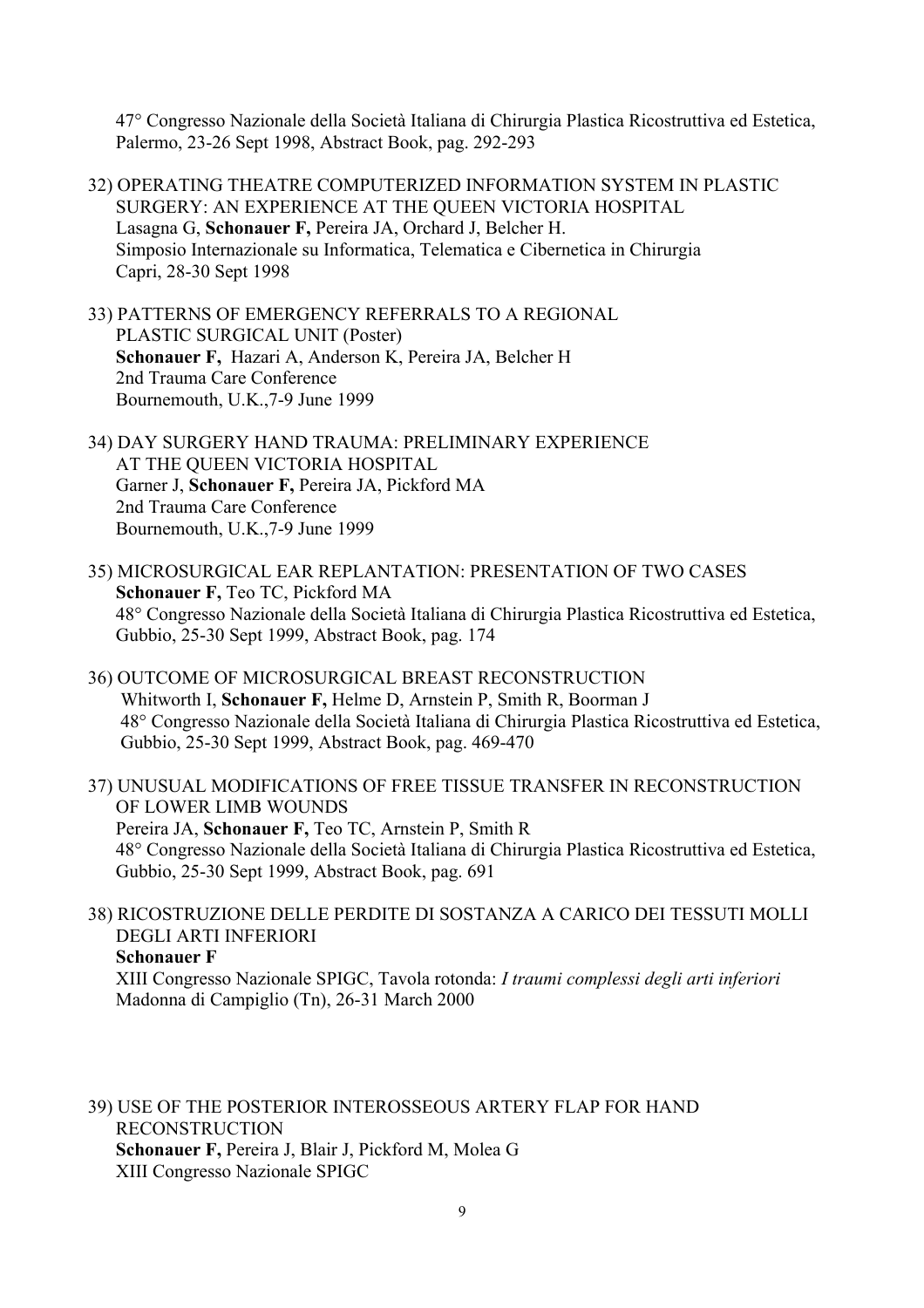Madonna di Campiglio (Tn), 26-31 March 2000

- 40) CORREZIONE DEL CAPEZZOLO INTROFLESSO **Schonauer F**  Giornate Internazionali Politematiche di Chirurgia III Congresso Nazionale del Gruppo Polispecialistico Italiano di Chirurgia Capri, 15-17 May 2000
- 41) VERSATILITA' DEL LEMBO MICROCHIRURGICO RADIALE (Poster) **Schonauer F**, La Rusca I, Serio S, Molea G Giornate Scientifiche della Facoltà di Medicina e Chirurgia e della Facoltà di Farmacia Naples, 17-19 May 2000. Abstracts Book, pag. 221
- 42) LA CHIRURGIA DELLE NEOPLASIE CUTANEE: LE TECNICHE E LE LINEE GUIDA PER L'AMPIEZZA DEI MARGINI DI ESCISSIONE **Schonauer F**, Molea G Giornata Sannita di Dermatopatologia su "Le neoplasie cutanee non melanocitarie" Benevento, 2 June 2000.
- 43) RICOSTRUZIONE POSTONCOLOGICA DEL DISTRETTO TESTA E COLLO CON LEMBI LIBERI MICROCHIRURGICI Molea G, **Schonauer F**, La Rusca I II International Congress on Malformations and Rare Tumors of Head and Neck Avellino, 18-21 October 2000. Abstracts Book, pag. 68
- 44) MASTOPLASTICA RIDUTTIVA CON TECNICA A CICATRICE VERTICALE **Schonauer F,** Molea G VII Biennale Internazionale del Mare: Mare, Salute e Bellezza Naples, 21-23 October 2000
- 45) RICOSTRUZIONE CON LEMBI LIBERI DI VASTE PERDITE DI SOSTANZA COMPRENDENTI LA COMMESSURA LABIALE **Schonauer F,** Molea G 49° Congresso Nazionale della Società Italiana di Chirurgia Plastica Ricostruttiva ed Estetica, Torino, 28 Oct -1 Nov 2000, Abstract Book, n. 190
- 46) VIRTUAL REALITY MODEL IN 3D SOFT TISSUE FACIAL RECONSTRUCTION **Schonauer F**, La Rusca I, Fera G e Molea G III Simposio Internazionale "Informatica, Telematica e Cibernetica in Chirurgia Naples,16-18 Nov 2000
- 47) UN CASO DI SINDROME FACIO-GENITO-POPLITEA De Luca G, **Schonauer F**, Cataffo R, Mari L, Silvestre C, Sordino D, Molea G, Settimi A e Vetrella A Problematiche in Pediatria e Neonatologia: Urgenza ed Emergenza Naples, 24-26 Nov 2000.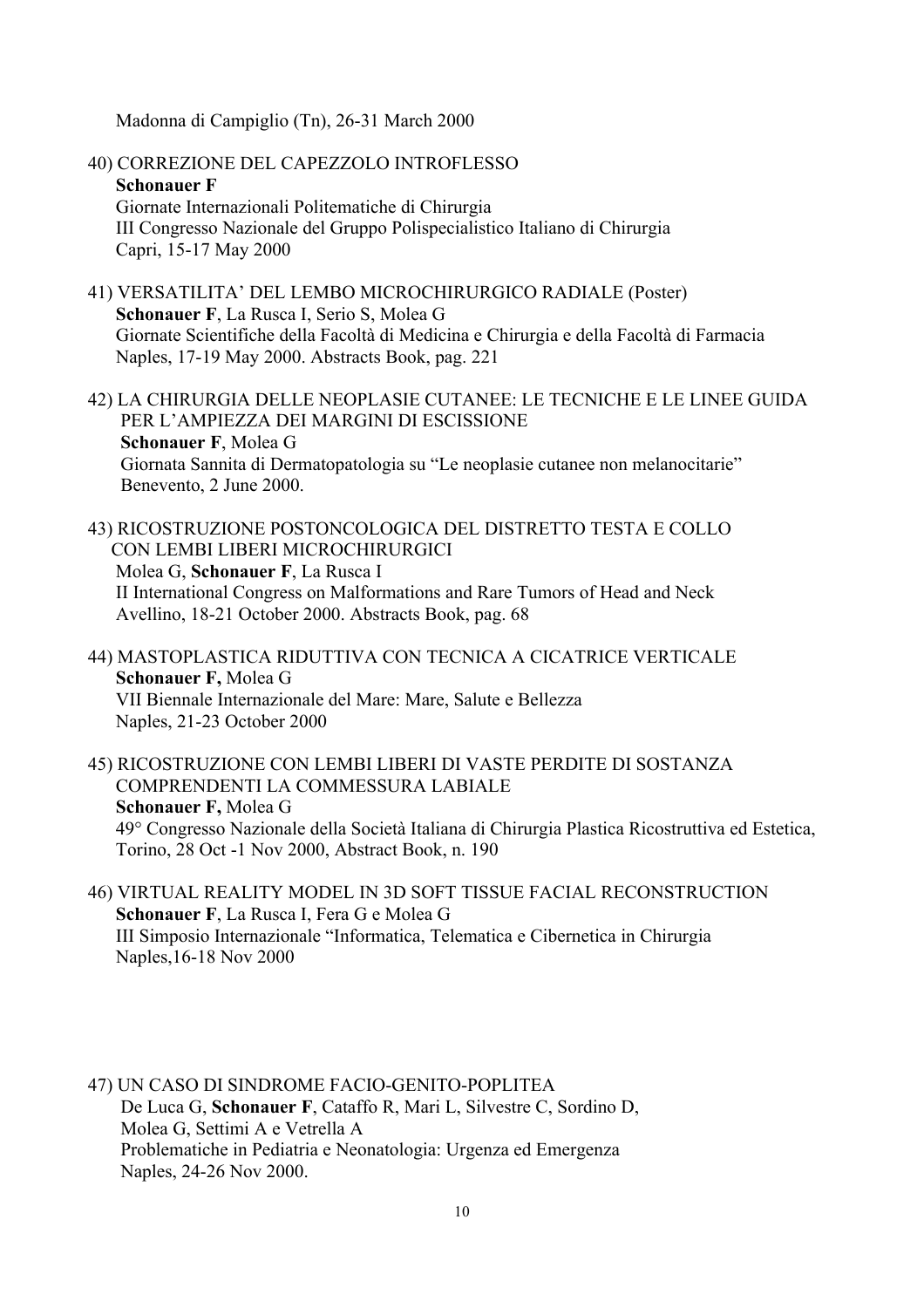- 48) BREAST ASIMMETRIES **Schonauer F,** Molea G European Association of Surgical Sciences Naples, Castel dell'Ovo, 30 May - 2 June 2001
- 49) EVOLUZIONE NELLE APPLICAZIONI CLINICHE DELLA TECNOLOGIA VAC **Schonauer F**, Fera G, Pagano C, La Rusca I III Congresso Nazionale Societa' Italiana di Chirurgia Tecnologica e Computer-assistita Naples, 25 March 2002
- 50) FREE TRAM BREAST RECONSTRUCTION **Schonauer F**, La Rusca I, Fera G e Molea G XV Congresso Nazionale SPIGC Vibo Valentia, 23-25 May 2002
- 51) IL DRENAGGIO IN CHIRURGIA PLASTICA: CHIRURGIA DELLA MAMMELLA **Schonauer F** Ethicon Summer Sales Conference Forte Village, Sardinia, 28 May 2002
- 52) VAC TECHNIQUE: CLINICAL EXAMPLES **Schonauer F**, Fera G, Pagano C, Testa G Giornate Scientifiche della Facoltà di Medicina e Chirurgia e della Facoltà di Farmacia Naples, May 2002. Abstracts Book, pag. 264
- 53) EARLY TREATMENT IN POPLITEAL PTERYGIUM SYNDROME **Schonauer F**, La Rusca I, Sadile F, Molea G VIII Congress of Italian and American Plastic Surgeons Ischia, Naples, 6-8 June 2002 Abstracts Book, pag. 86
- 54) INNESTI CUTANEI **Schonauer F** Prelievi, trapianti d'organi e tessuti Avellino, 12-13 Sept 2002
- 55) CORREZIONE PRECOCE DELLE DEFORMITA' DEL PADIGLIONE AURICOLARE CON SPLINT **Schonauer F**, La Rusca I, Molea G 51st Congresso Nazionale della Società Italiana di Chirurgia Plastica Ricostruttiva ed Estetica Verona, 19-21 September 2002, Abstracts Book, pag. 87
- 56) SPLINTING DEL PADIGLIONE AURICOLARE IN ETA' NEONATALE **Schonauer F**, Molea G Corso di Formazione: Approccio al neonato con sindrome malformativa Naples, 26 February 2003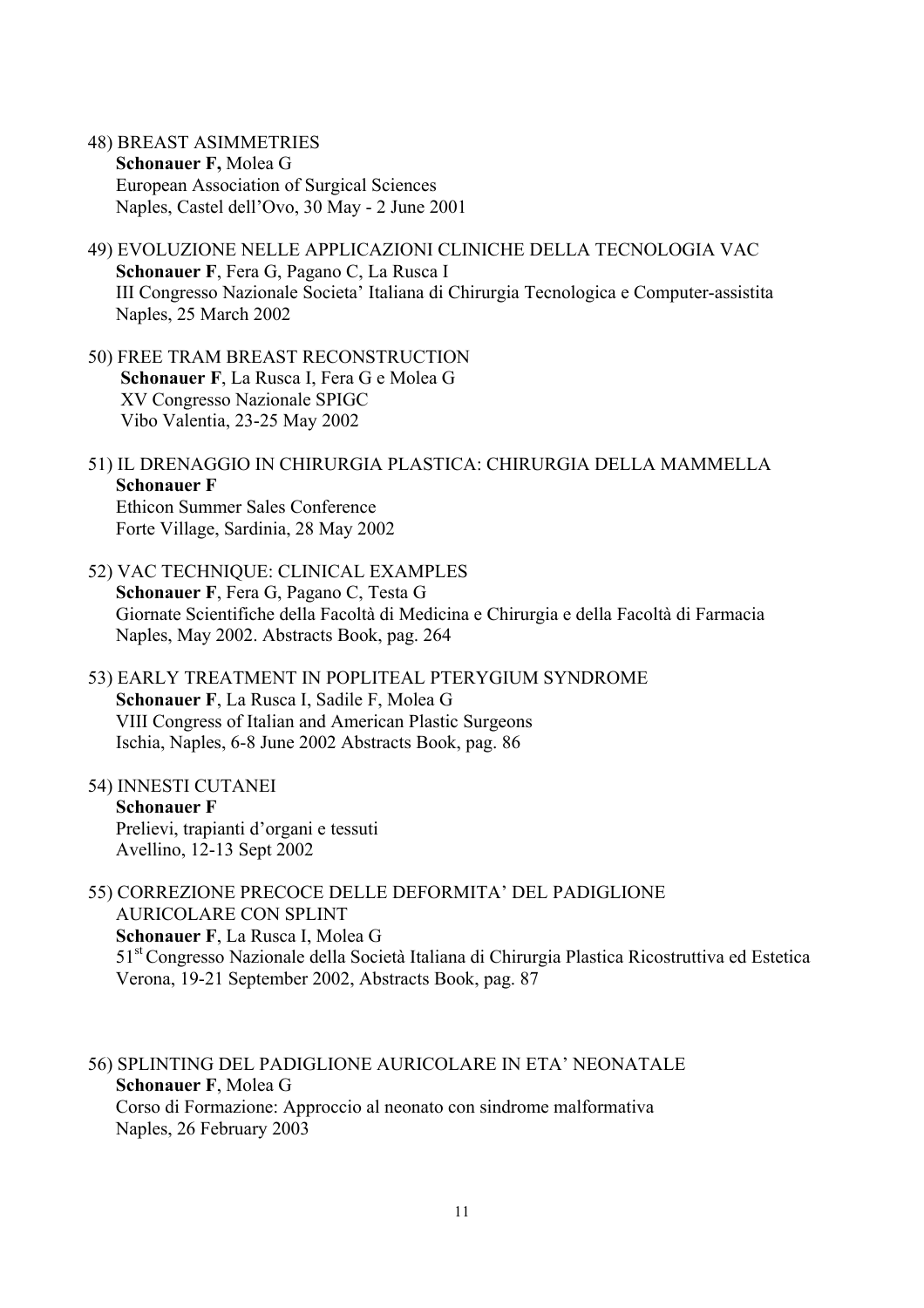- 57) NON SURGICAL CORRECTION OF CONGENITAL EAR DEFORMITIES AT BIRTH  **Schonauer F**, La Rusca I, De Luca G, Cataffo R, Vetrella S National Meeting of Italian Society of Neonatology 21-24 May 2003, Naples, Abstracts Book, pag. 148-9
- 58) SPLINTAGE FOR CORRECTION OF CONGENITAL EAR DEFORMITIES  **Schonauer F**, Molea G EURAPS European Association of Plastic Surgeons 14th Annual Meeting, 29-31 May 2003,Wien, Austria Abstracts Book, pag. 65

59) CORREZIONE PRECOCE DELLE DEFORMITA' DEL PADIGLIONE AURICOLARE (Poster) **Schonauer F**, La Rusca I, Testa G, Ippolito M, Moscatiello F Giornate Scientifiche della Facoltà di Medicina e Chirurgia, delle Facoltà di Farmacia, Medicina Veterinaria e Agraria Naples, 5-6 June 2003. Abstracts Book, pag. 222

60) RICOSTRUZIONE MICROCHIRURGICA POSTONCOLOGICA DEI TESSUTI MOLLI DEL DISTRETTO CERVICO-FACCIALE  **Schonauer F**, Molea G Stato dell'Arte in Head and Neck Surgery Citta' della Scienza, Naples, 11-14 June 2003

61) MEDICAZIONI A PRESSIONE NEGATIVA IN CHIRURGIA PLASTICA **Schonauer F** III Congresso Nazionale Societa' Italiana di Chirurgia Tecnologica e Computer-assistita Naples, 25 July 2003

62) LEMBO NASO-GENIENO TURN-OVER PER LA RICOSTRUZIONE DELL'ALA DEL NASO  **Schonauer F**, Verolino P, Molea G 52º Congresso Nazionale della Società Italiana di Chirurgia Plastica Ricostruttiva ed Estetica, Florence, September 2003

63) RICOSTRUZIONE DEL GINOCCHIO CON LEMBO LIBERO DI GRAN DORSALE CON O

 SENZA RICOSTRUZIONE DEL LEGAMENTO PATELLARE **Schonauer F**, Pereira JA, Molea G 52º Congresso Nazionale della Società Italiana di Chirurgia Plastica Ricostruttiva ed Estetica, Florence, September 2003

64) BILATERAL HEMI TRAM OR DIEP FLAP FOR BREAST RECONSTRUCTION Pagano C, Armenio P, **Schonauer F**, Smith RW, Pereira JA 52<sup>°</sup> Congresso Nazionale della Società Italiana di Chirurgia Plastica Ricostruttiva ed Estetica, Florence, September 2003

65) LA TECNOLOGIA VAC NELLE COMPLICANZE IN CHIRURGIA PLASTICA (Poster)